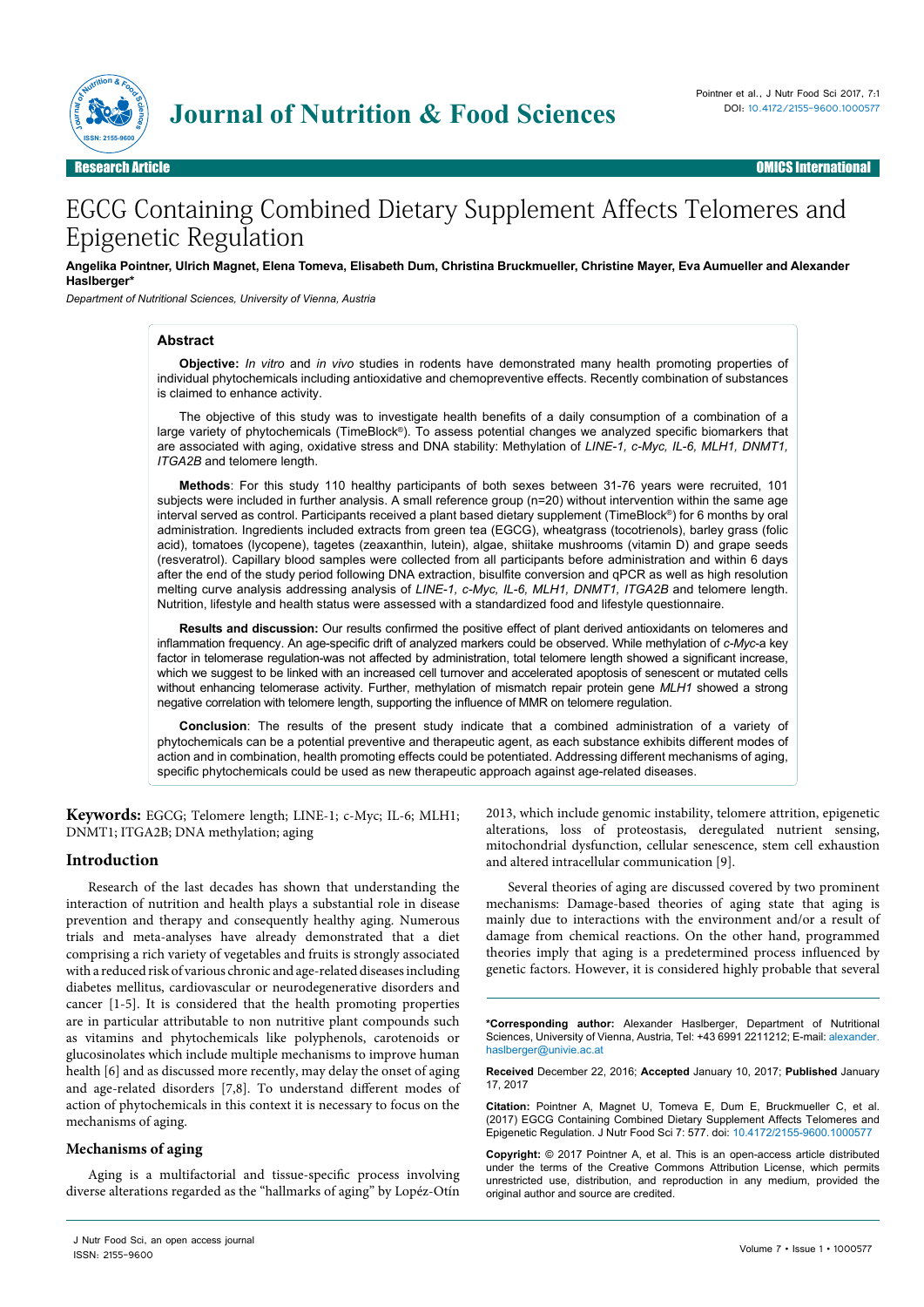different molecular pathways overlap based on changes in gene expression, defects in DNA repair and accumulating DNA damage. It is well established, that over the course of time, the genomic landscape as well as the gut microbiota composition is subject to ongoing changes. While being hugely affected by external factors like environment, lifestyle and diet, these processes result in a greater susceptibility to a wide variety of age-related diseases.

One crucial factor in aging is the reduced proliferative potential of cells leading to accelerated aging in elderly persons. As the body ages and the cells divide, a small portion of DNA is lost with each cell division at the end of our chromosomes. Telomeres, specific DNA–protein structures comprised of tandem repetitions of a nucleotide sequence (TTAGGG) constitute and protect the ends of the chromosomes. The telomere protein system is essential for genomic stability and chromosomal integrity. As the body ages, telomeres shorten with each cell cycle. When telomeres get critically short, cells undergo senescence and/or apoptosis. Thus, telomere length may serve as a biological clock to determine the lifespan of an organism or cell.

A critically determining factor of telomere length is the enzyme telomerase that has the capacity to slow telomere attrition by synthesizing telomeric repeat DNA and therefore maintaining telomere length. Telomerase contains two core components, a catalytic unit called the Human Telomerase Reverse Transcriptase (hTERT) and an RNA template (hTERC) in addition to associated proteins. In adult humans most somatic cells have a very low telomerase activity in contrast to cells with high replicative demands including fetal epithelial cells, lymphocytes and hematopoietic cells. c-Myc, a proto oncogene essential for cell growth regulation has been shown to regulate telomere length [10,11]. *c-Myc* hypomethylation and overexpression were associated with various types of tumors [12,13].

Another crucial factor of aging is the epigenetic makeup of the cells. Epigenetics refers to modifications in the DNA without changing the underlying DNA sequence resulting in a different DNA accessibility and chromatin structure and consequently, an altered pattern of gene activity and expression. Multiple epigenetic mechanisms have been identified including DNA methylation and histone modifications, as well as non-coding RNAs with recent studies revealing an intense crosstalk between these pathways [14,15]. Epigenetic processes are essential for normal development and metabolism. Therefore interference of these natural pathways can have notable consequences and is associated with aging and cancer [16]. However, regulation of the epigenetic landscape can turn specific genes on and off in a reversible manner [17,18]. Particularly DNA methylation patterns are suggested to change in an age dependent manner including local hypermethylation and global hypomethylation [19-21]. Latter notably emerges at repetitive DNA sequences and thus is believed to be responsible for reactivating retro transposon elements during age resulting in a higher incidence of cancer [22,23]. This decrease in DNA methylation can be measured by the DNA methylation of the repetitive element *LINE-1* which is spread throughout the genome [24]. Apart from global methylation patterns local DNA methylation of very specific DNA sites can also be correlated with the age of individuals [19,21,25]. Weidner et al. could identify a set of three age-related CpGs-located in the genes *ITGA2B, ASPA* and *PDE4C*- which correlated very precisely with a variety of physiological parameters of biological aging [25].

Furthermore, while aging the immune system is subject to alterations. Chronic inflammation strongly affects the pathogenesis of chronic and age-related diseases. With increasing age there is an enhanced incidence of a low level chronic inflammation in the absence

of infection which is called inflammaging [26,27]. Among other cytokines, in particular interleukin 6 (IL-6) and tumour necrosis factor alpha (TNF-alpha) levels are elevated in this state. Therefore they are widely used markers for the presence of chronic inflammation and consequently, indicators of inflammaging [26,28]. Systemic low-grade inflammation is a key mechanism of aging and can result in persistent oxidative stress causing DNA damages, telomere attrition, genetic or coding errors, epigenetic abnormalities, and impaired regulation of gene expression since processes like DNA methylation and repair as well as transcription and translation are susceptible to free radicals [29-31].

### **Phytochemicals: Modes of action**

Many studies have indicated that the potential effects of dietary phytochemicals are associated with their intrinsic antioxidant activity meaning the scavenging ability of Reactive Oxygen Species (ROS) [32]. Due to their chemical structure comprising aromatic rings, polyphenols are the main kind of antioxidant phytochemicals abundant in human diet [32,33]. Their antioxidant capacities are able to combat an overproduction of oxidants with its resulting damages to DNA, lipids or proteins that are responsible for the development of several diseases including cancer. Oxidative stress is still of one the most debated mechanisms of aging [34]. However, antioxidative nutrients are discussed as potential anti-aging agents [35,36]. In this context particular polyphenols have evoked special interest. For instance, epigallocatechingallate (EGCG), the main polphenol in green tea, was shown as a strong antioxidant *in vitro* as well as in regulating age-related oxidative damage in rodents [37,38].

Many antioxidant phytochemicals not only possess strong free radical scavenging abilities but also anti-inflammatory action providing the basis for health promoting properties such as inhibition of prostaglandin, influence on cytokine production, and regulation of nuclear factor-κB activity [38,39].

Research on the various modes of action of phytochemicals has developed significantly in the past years and it has become clear that their effectiveness goes beyond the regulation of oxidative stress. Particularly awareness of how phytochemicals act at the molecular level affecting gene expression has evoked special interest. When investigating nutrigenomics-the relationship between nutrients and our genome-epigenetics has turned out to be a promising new field and a rapidly growing area of research.

Phytochemicals such as EGCG are capable of affecting aberrant epigenetic events by various mechanisms including inhibition of DNA methyltransferase (DNMT)–the enzyme responsible for adding methylgroups to DNA, modulation of histone acetylation via histone deacetylase (HDAC), histone acetyltransferase (HAT) inhibition or influence on noncoding RNA expression [40-44]. Thus, dietary phytochemicals exhibiting epigenetic properties such as EGCG could prevent disease development and premature aging [44,45]

Furthermore, especially nutrients involved in the metabolism of methyl groups such as methionine, choline, vitamin B12 and folic acid are suggested to play a central role in maintaining DNA methylation patterns while aging [46].

There is growing evidence that epigenetic mechanisms affecting DNA methylation and histone status also modulate genomic instability and DNA damage response. By impacting the acetylation status of histone and non-histone proteins HDAC inhibitors like EGCG are able to silence DNA repair pathways [40]. Furthermore it has been shown that EGCG also acts as a HAT inhibitor suppressing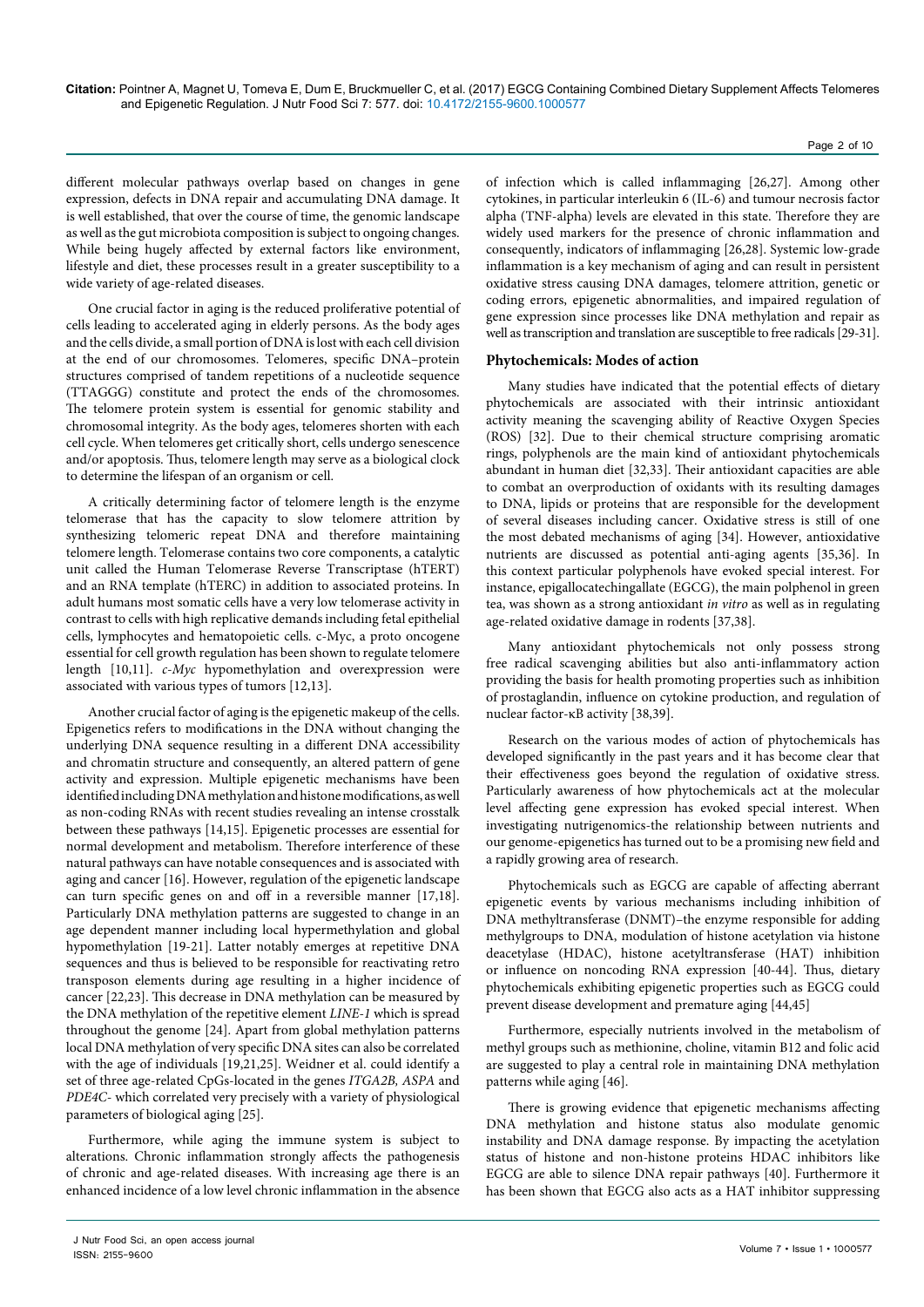transcription factor p65 acetylation, and consequently inhibiting interleukin 6 (IL-6), nuclear factor kappa B (NFκB), and downstream target genes [41]. In addition, Fang et al. demonstrated that EGCG *in vitro* caused a reversal of hypermethylation of *retinoic acid receptor beta* (*RARbeta*), *p16* (*INK4a*), *O(6)-methylguanine methyltransferase* (*MGMT*), and *human mutL homologue 1* (*hMLH1*) genes in cancer cells with a concurrent effect on the expression of mRNA of these genes [42]. Gene silencing and promoter methylation of mismatch repair (MMR) genes *MLH1* and *MGMT* was shown to be associated to the development of microsatellite instability (MSI) which itself is involved with various human malignancies like cancer [47]. Furthermore, MMR proteins were reported to interact with silencing epigenetic modifiers such as DNMTs when damages exceed the repair capacity [48].

*In vitro* studies have demonstrated many positive effects of single phytochemicals. However, it proved difficult to elucidate the health effects of any single phytochemical *in vivo* because it is unclear whether such effects are impact of an individual phytochemical or as a consequence of interaction of components, that are working synergistically, additively or inhibitory in a matrix of nutrients within a food. Furthermore, bioavailability can vary widely between substances.

Thus, one of the key questions of this research has been whether a purified phytochemical is able to show similar health promoting properties as a diet rich in these component. However, results were inconsistent. Recently, combination of substances is claimed to enhance activity and specific plant ingredients such as EGCG, resveratrol or lycopene are in the center of research interest, because of their promising results *in vitro*. Addressing the different mechanisms of aging, specific phytochemicals could be used as new therapeutic agents against age-related diseases. In this context, it must be considered that bioavailability is critical for the biological properties of phytochemicals. Gut microbiota is essentially involved in the uptake, conversion and degradation of these components and thus, regulates their activity.

The objective of this study was to investigate health benefits of a daily consumption of a combination of extracted phytochemicals and vitamins that roughly reflect a diet rich in fruit and vegetables. Therefore, we chose a dietary supplement containing a large variety of phytochemicals (Time Block®) that is readily available to consumers in many countries worldwide, and administered it to a group of healthy individuals for a period of 6 months. To assess potential changes we analyzed specific biomarkers that are associated with aging, oxidative stress and DNA stability: Methylation of *LINE-1, c-Myc, IL-6, MLH1, DNMT1*, *ITGA2B* and telomere length.

### **Material and Methods**

#### **Study population**

For this study 110 participants were recruited. Exclusion criteria were chronic diseases, acute inflammation at time points of sampling and smoking. Due to acute inflammation or pregnancy, 9 participants were excluded. 101 subjects of both sexes between 31 and 76 years were included in the further analysis (Table 1). For age-specific correlations all samples from T0 were analyzed.

Participants received TimeBlock® for 6 months oral administration. Participants had to fill out a food frequency questionnaire regarding their diet, health status and lifestyle before and after the study period. A small reference group (n=20) without intervention within the same age interval served as control.

#### **Intervention**

TimeBlock® is a plant based dietary supplement. Ingredients include extracts from green tea (EGCG), wheatgrass (tocotrienols), barley grass (folic acid) in Telomer Complex Day® and tomatoes (lycopene), tagetes (zeaxanthin, lutein), algae, shiitake mushrooms (vitamin D) and grape seeds (resveratrol) in Telomer Complex Night®, further Q10, Vitamins B1, B2, B6, B12, C, K, D, biotin, selen, zinc and magnesium (TimeBlock®, 2016). Each capsule of Telomer-Complex Day® contains 90 mg of EGCG and 600 µg folic acid (TimeBlock® 2016, <https://www.time-block.com/en/>). Participants were advised to take two capsules a day.

#### **Sampling**

Capillary blood samples were collected from all participants before administration and within 6 days after the end of the study period. Blood samples were collected on Whatman Protein Saver Cards (Sigma-Aldrich, Austria) and stored at room temperature until extraction.

#### **DNA extraction and bisulfite conversion**

DNA extraction was carried out using the QIAamp® DNA Mini Kit (Qiagen, Germany) following the manufacturer's protocol for DNA Purification from Dried Blood Spots. DNA was stored at -20°C until analysis was conducted.

Bisulfite conversion was carried out with EpiTect' Fast Bisulfite Conversion Kit (Qiagen) following the manufacturer's protocol using a thermocycler. DNA concentrations were determined with Picodrop Pico100 UV/VIS spectrophotometer.

#### **HRM analysis of DNA methylation**

Promoter region CpG methylation analysis of chosen target genes was carried out by Methylation-Sensitive High Resolution Melting (MS-HRM). This real-time PCR-based technique can differentiate sequences on the basis of their melting behaviour dependent on GC content. MS-HRM was performed according to the EpiTect' HRM" PCR handbook (Qiagen) with the Rotor-Gene® Q (Qiagen) including a 72well rotor. Reaction mix for PCR contained 5 µl 2x EpiTect HRM PCR Master Mix (*ITGA2B, LINE-1, IL-6, DNMT1, MLH1*) or MeltDoctor<sup>™</sup> HRM Master Mix (c-Myc), 5-10 pmol/µl of each primer, 5-30 ng bisulfite converted DNA,  $0-2$  mM MgCl<sub>2</sub> and RNase-free water. PCR conditions were established for each primer set. Methylation standard curves were used for analysis, 0% and 100% methylation standards were acquired from Qiagen (EpiTect control DNA). For primer sequences see supplementary material.

#### **Telomere length measurement by real-time qPCR**

Telomere length was measured using a real time quantitative PCR according to O'Callaghan method [49]. Complementary primers to the telomere sequence 5'TTAGGG'3 repeats were used. In order to obtain genome copies per sample, oligomer standards with known length and molecular weight are needed. For calculation of absolute telomere length, relative telomere length has to be normalized to a single copy gene reference. 36B4 and Albumin were used for this purpose. Standard curves were created by serial dilution of known quantities of the synthesized oligonucleotids. LightCycler Mastermix with SYBR Green Dye from Roche and AB StepOnePlus™ were used to perform PCR under following cycling conditions: 60°C/30 s, 95°C/10 min, 40 cycles: 95°C/15 s, 60°C/1 min, followed by a holding stage (60°C/30 s).

### **Statistical analysis**

To calculate the methylation percentage of the unknown samples, a standard curve and standard equation were created using Microsoft®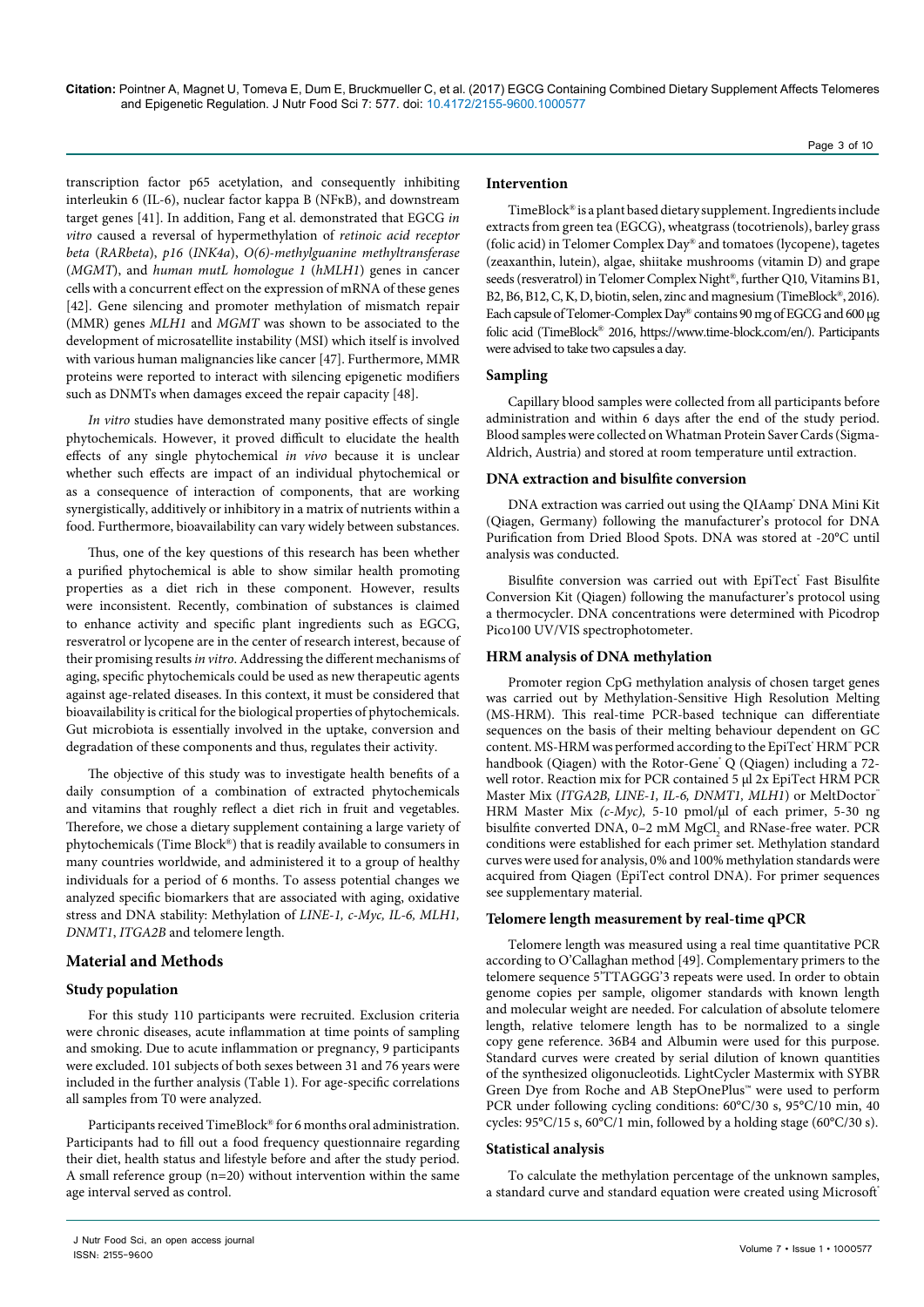Excel® 2010. All data was then analyzed with IBM® SPSS® Statistics Version 20. Q-Q plots were generated to check the normal distribution of data.

In order to determine if there are changes in the lifestyle or nutrition behavior of the participants between start point of the study and after the intervention (over the 6 months of intervention) T Student Test (for metric data) and Wilcoxon signed rank Test (for non-parametric, categorical variables) were carried out. To compare if the administration of TimeBlock® had any influence on the selected epigenetic markers, again T Student Test was used. Correlation between age and methylation was analyzed with Pearson's correlation.

## **Results**

#### **LINE-1**

Methylation of *LINE-1* was positively correlated with age (Figure 1). Mean methylation percentage of *LINE-1* in the study population before intervention (T0) was 75.10%  $\pm$  6.33% compared to 74.40%  $\pm$ 6.84% after the intervention (T1) (Figure 2). After the intervention period there was a decrease in methylation of *LINE-1* between the two sampling points. No significant sex-specific differences could be established through the intervention.

#### **ITGA2B**

Age correlation analysis revealed that *ITGA2B* methylation tends to increase with age (Figure 1). *ITGA2B* methylation showed a decrease (p=0.081) after intervention with  $48.88\% \pm 11.86\%$  at T0 and  $45.94\%$ ± 12.83% at T1 (Figure 2). Female participants showed a significant decrease (p=0.025) after intervention which was not apparent in male participants.

#### **c-Myc**

*c-Myc* showed a trend towards a higher methylation in age (Figure 1). *c-Myc* displayed a mean methylation of 8.87% ± 1.02% in the beginning of the study and  $8.73\% \pm 1.11\%$  at T1 (Figure 2). Intervention showed no significant sex-specific differences.

### **MLH1**

Methylation analysis of *MLH1* showed a trend towards a higher methylation with increasing age (Figure 1). Mean methylation percentage of MLH1 at starting point of the study was  $13.80\% \pm 1.81\%$ compared to  $13.66\% \pm 2.09\%$  after 6 months (Figure 2). No significant sex-specific differences could be established through the intervention.

#### **DNMT1**

*DNMT1* was positively correlated with age (Figure 1). Participants showed a mean methylation of 11.60% ± 1.50% before and 11.35% ± 1.23% after intervention (Figure 2). After intervention participants showed a slight increase in methylation with no apparent sex-specific differences.

### **IL-6**

*IL-6* methylation was negatively correlated with age (Figure 1). Intervention showed no changes in methylation (T0=11.40%  $\pm$  3.74, T1=11.40%  $\pm$  4.6) (Figure 2) as well as no significant sex-specific differences.

## **Telomere length**

Results of telomere length showed a high significant correlation between age and telomere length (Figure 3). With increasing age

the telomeres shorten significantly (p=0.008). After the 6 month intervention period there was a 17.77% significant increase in telomere length (p=0.024) (Figure 3). Significant sex-specific differences could not be established through the intervention.

### **Correlation between markers**

Pearson's correlation showed a strong negative relationship between telomere length and *MLH1* methylation (r=−0.505, p<0.01) (Table 2). Further, a positive correlation with methylation levels of *ITGA2B* could be observed (r=−0.251, p<0.05). Methylation of *c-Myc* exhibited a strong positive correlation with *ITGA2B* (r=−0.320, p<0.01) (Table 2).

#### **Questionnaire**

We assessed the participants' dietary and lifestyle habits using a food frequency questionnaire at the beginning and end of the study period. Further, we asked for well-being and frequency of inflammations of participants. All study participants were omnivores. Analysis showed differences in stress levels. The mean age of female participants was significantly lower than the age of male participants ( $p=0.009$ ). Mean Body Mass Index (BMI) of the male subjects was significantly higher than the mean BMI of the females (p=0.001) (Table 1). Regarding lifestyle and diet, no significant differences between both sexes were found. Analyses of diet changes during the study period revealed that meat and cereal consumption were significantly higher (p=0.035,  $p=0.046$ ) and sweets intake lower ( $p=0.009$ ) at the final sampling time point. No further significant changes in diet were discovered. The BMI showed no significant changes. After intervention period absolute number of reported inflammations decreased.

### **Discussion**

In the last years the field of epigenetics has been rapidly growing and with it the knowledge that external influences like lifestyle, diet and environment can directly interact with our genes and induce epigenetic alterations. It has been reported multiple times that gene expression and silencing can be altered by epigenetic modifications [50-52]. DNA methylation is one of the most investigated epigenetic modifications and within epigenetic research, one of the most studied and well characterized associated diseases is cancer. Along with that aging and other age-related disorders are in the center of interest.

Particular nutrients and bioactive food compounds as well as lifestyle factors such as smoking or increased sugar consumption have been associated with altered DNA methylation and telomere length respectively [53,54]. Further, DNA methylation and telomeres are linked to various diseases such as cardiovascular disorders, T2DM and cancer [55-58]. Unhealthy lifestyle and diet can induce numerous diseases through epigenetic mechanisms; therefore investigating the link between them bears a great potential to identify and establish prevention opportunities.

Studies to date suggest that particular dietary compounds may influence genomic and gene-specific DNA methylation levels in

|                 | Male<br>$n = 35$<br>Mean (SD) | Female<br>$n = 66$<br>Mean (SD) | Total<br>$n = 101$<br>Mean (SD) |  |
|-----------------|-------------------------------|---------------------------------|---------------------------------|--|
| Age (years)     | 54.3(8.3)                     | 48.98 (10.3)                    | 50.8 (9.96)                     |  |
| Age range       | 35-67                         | $31 - 76$                       | $31 - 76$                       |  |
| BMI ( $kg/m2$ ) | 25.71 (2.83)                  | 22.67 (4.39)                    | 23.66 (4.19)                    |  |

Table shows the characteristics of the population studied, noting that participants are relatively similar regarding their health status, diet and lifestyle.

**Table 1:** Characteristics of the study population.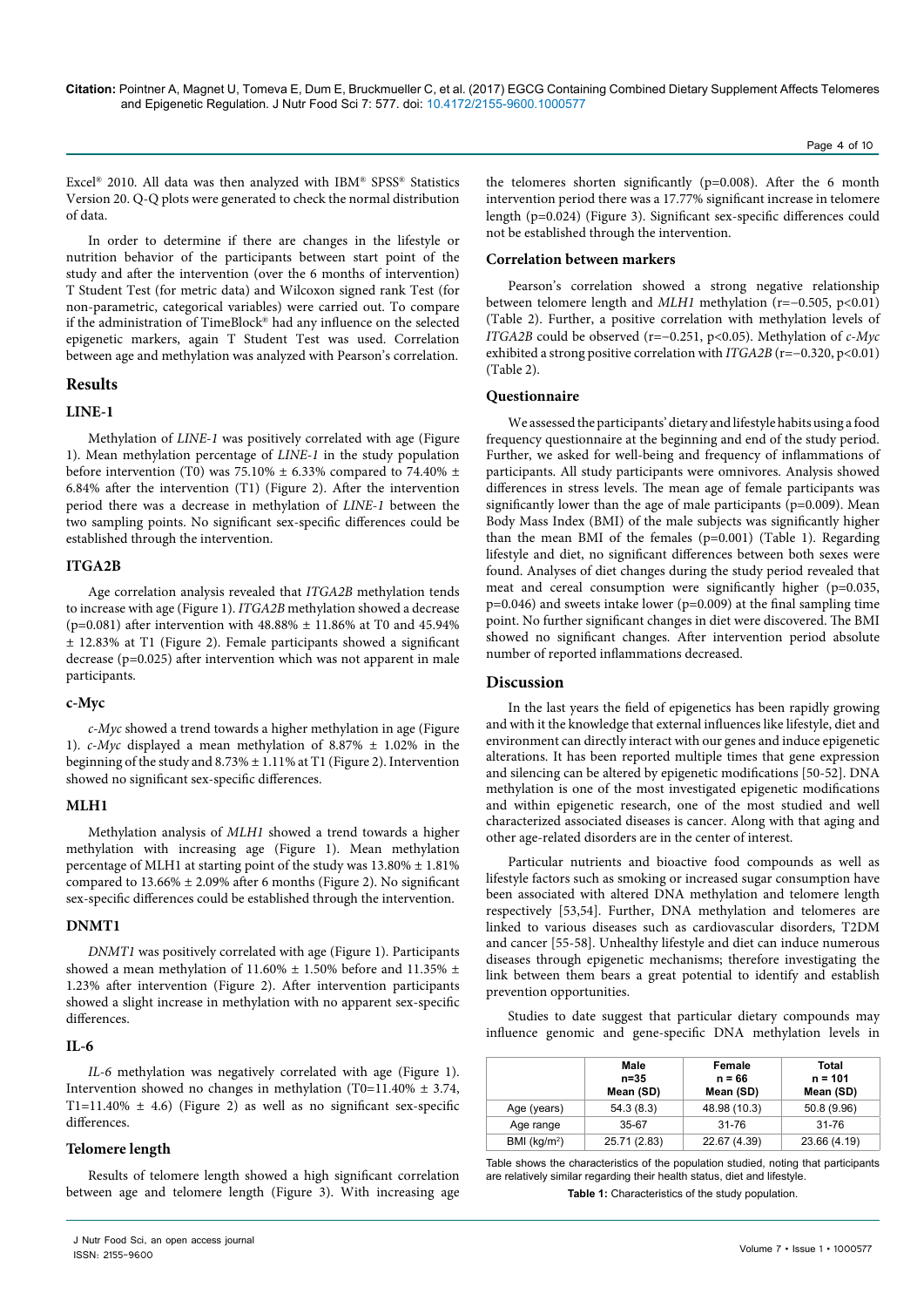

**Figure 1:** Age-associated methylation changes..

systemic and target tissues, altering genomic stability and transcription of tumor suppressors and oncogenes [8,35,59,60]. Most data and supportive evidence exist for folate, a key nutritional factor in onecarbon metabolism [46]. Other candidate bioactive food components include alcohol and other key nutritional factors of one-carbon metabolism, polyphenols and flavonoids in green tea, phytoestrogens and lycopene.

Considering that cells lose global DNA methylation with increasing age as reported in recent studies and DNA methylation can be altered by certain food components [50,61,62], we analyzed the methylation of *LINE-1* as a global methylation marker and-to reflect gene specific age-correlated methylation drifts-promoter methylation of *ITGA2B* was assessed, which was previously described as an epigenetic marker of age [25]. Age correlation analysis revealed that *ITGA2B* methylation tends to increase with age. After intervention with TimeBlock® *ITGA2B* showed a decrease which was significant in female participants (p=0.025) suggesting a gender specific demethylating effect.

*LINE-1* retrotransposable element 1, belonging to the class of Long Interspersed Elements (LINEs) is a highly repetitive sequence making up to 16.89% of the human genome [63]. Due to their widespread throughout the human genome and their rather conserved sequence, *LINE-1* is discussed as a marker for global DNA methylation [64,65]. Furthermore it has been reported that *LINE-1* methylation correlates with age, sex and several lifestyle and environmental factors [66,67]. Moreover global hypomethylation has been linked to chromosomal and genome instability and cancer [68,69]. We found that methylation of *LINE-*1 tends to positively correlate with age, which goes in line with some recent studies observing, that a higher methylation of *LINE-1* was associated with increased risk of renal cell carcinoma [70,71].

In contrast to that, methylation levels of *LINE-1* repeats were reported to be inversely correlated with CpG-island methylation of the *MLH1* gene, a key component of the DNA mismatch repair [72]. Work by Nakagawa et al. showed that *MLH1* methylation increased with advancing age [73]. Furthermore it was demonstrated, that *MLH1* gene is silenced by promoter methylation in TS1 cells [74]. Defects in DNA Mismatch Repair (MMR) are not only associated with various types of cancer, but also with an elevated telomere shortening [75]. This is also supported by our results, where a strong negative correlation of telomere length and *MLH1* methylation could be identified. Since *MLH1* methylation is directly correlated with a reduced expression and gene silencing [76], *MLH1* deficiency could influence telomere associated proteins and telomerase. Polyphenols like EGCG were shown to be associated with the reactivation of methylation-silenced genes such as *MLH1, p16Ink4a or O6-methylguanine methyltransferase* which appears to correlate with the inhibitory activity on DNMT [42]. However, other pathways like the inhibition of HDACs are also discussed as contributing mechanisms. Switzeny et al. observed an increased *MLH1* promoter DNA methylation in DMT2 subjects following a vitamin and antioxidant rich diet [77]. We could observe that *MLH1* showed a trend towards a higher methylation with increasing age, but methylation levels of *MLH1* were only marginally affected by the administration.

Since EGCG is also discussed as a strong chemopreventive compound and was reported to suppress inflammatory processes involved in hyperproliferation, transformation, and initiation of carcinogenesis [78], we analyzed if administration of TimeBlock<sup>®</sup> influences interleukin 6 (IL-6) as a potential inflammatory marker. IL-6 is an inflammatory cytokine, encoded by the *IL-6* gene. It plays a

Page 5 of 10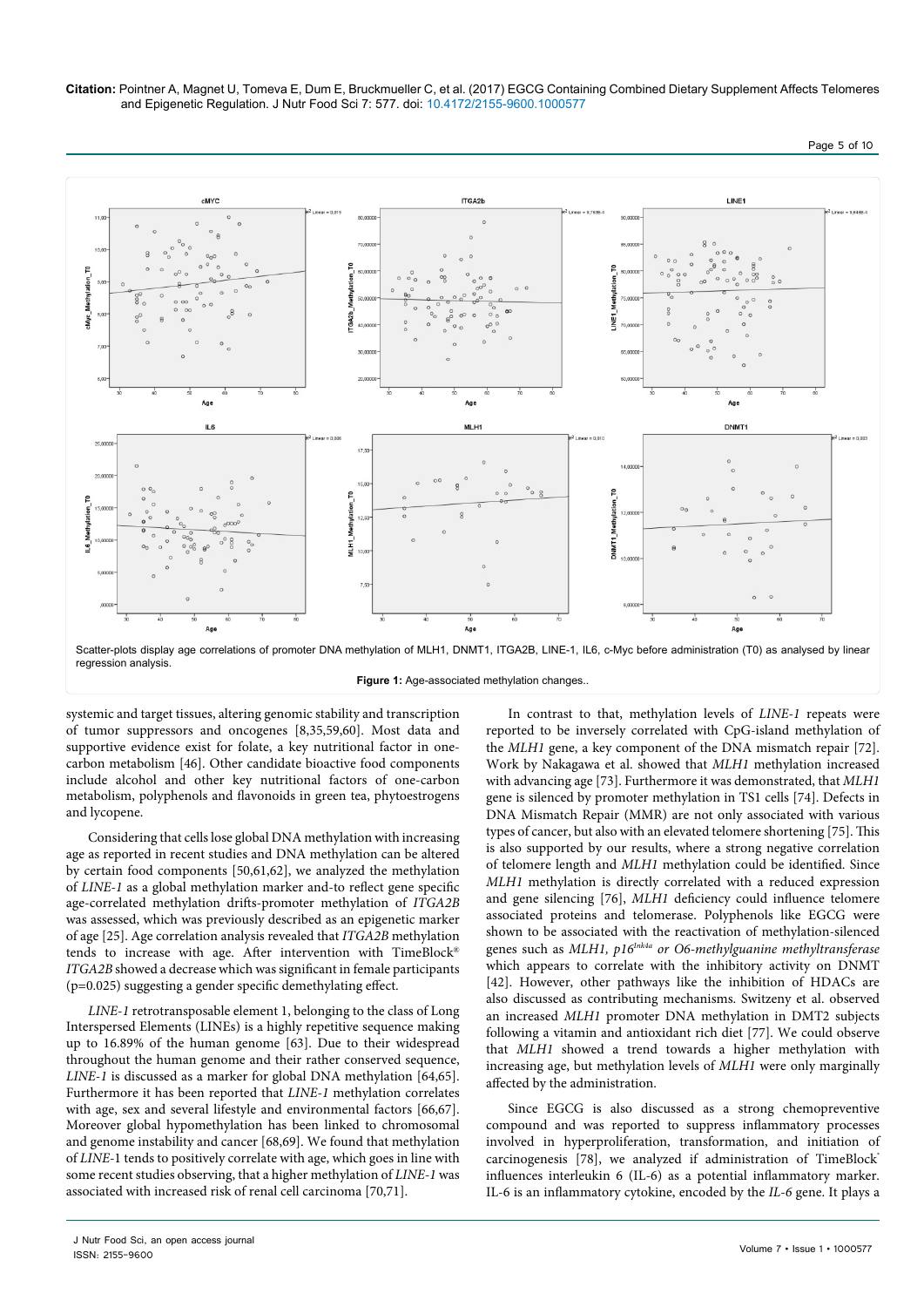

**Figure 2:** Promoter DNA methylation changes after administration of EGCG containing combined dietary supplement.**.**

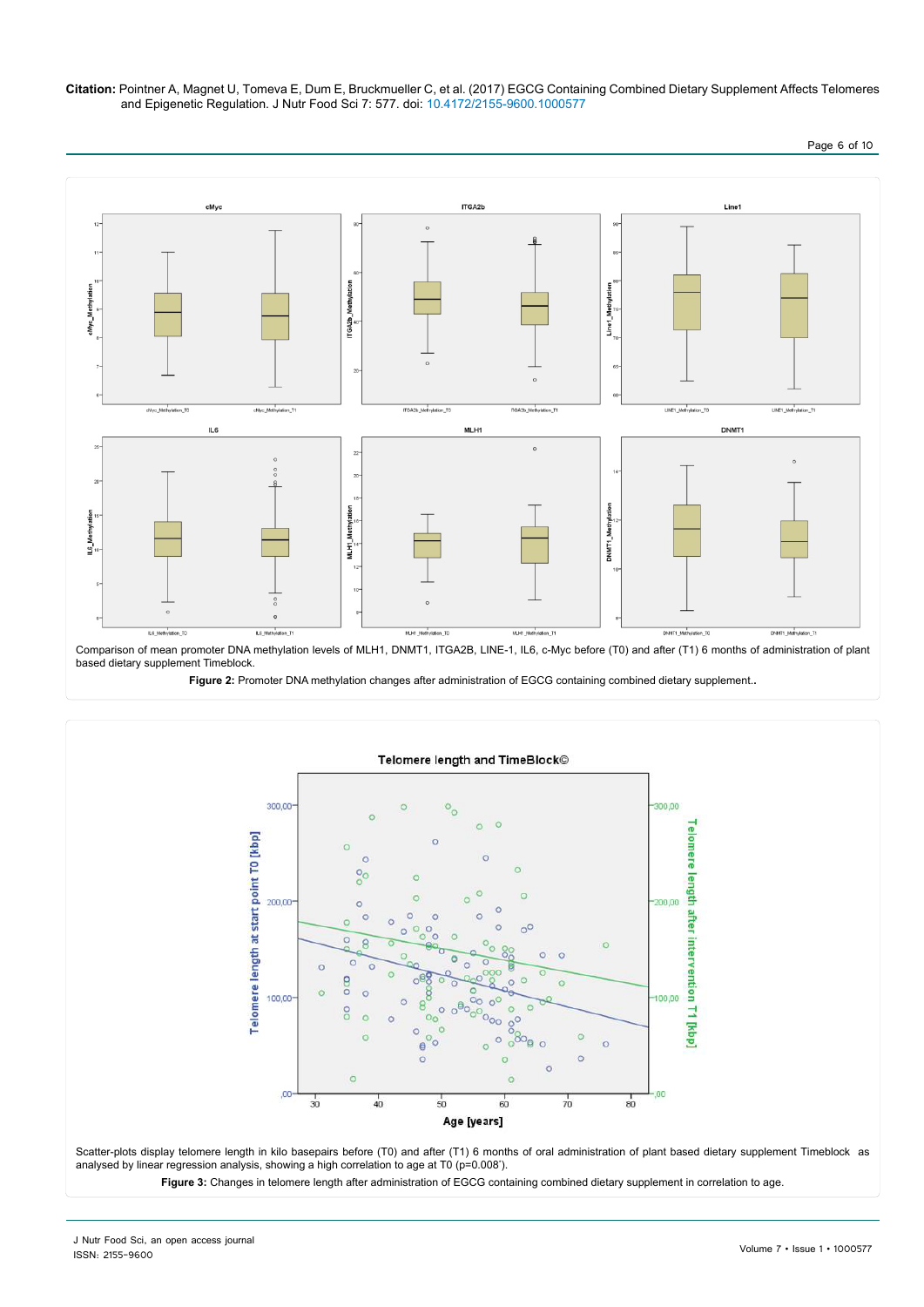| ี∽ล<br>∼ | ำf |  |
|----------|----|--|
|          |    |  |

|                          |                        | MLH <sub>1</sub><br>Methylation<br><b>TO</b> | DNMT1<br>Methylation<br>TO | <b>ASPA</b><br>Methylalation<br><b>TO</b> | ITGA2b<br>Methylation<br><b>TO</b> | LINE1<br>Methylation<br>TO | IL6<br>Methylation_<br><b>TO</b> | <b>Telomer TO</b> | cMyc<br>Methylation<br><b>TO</b> |
|--------------------------|------------------------|----------------------------------------------|----------------------------|-------------------------------------------|------------------------------------|----------------------------|----------------------------------|-------------------|----------------------------------|
| MLH1<br>Methylation TO   | Pearson<br>Correlation | $\mathbf{1}$                                 | 0.211                      | $-0.187$                                  | $-0.016$                           | $-0.284$                   | $-0.081$                         | $-0.505"$         | 0.347                            |
|                          | Sig. (2-tailed)        | $\overline{\phantom{a}}$                     | 0.272                      | 0.331                                     | 936                                | 0.143                      | 0.687                            | 0.006             | 0.065                            |
|                          | N                      | 29                                           | 29                         | 29                                        | 29                                 | 28                         | 27                               | 28                | 29                               |
| DNIOT.I                  | Pearson<br>Correlation | 0.211                                        | $\overline{\phantom{a}}$   | $-0.190$                                  | $-0.271$                           | $-0.255$                   | 0.317                            | 0.184             | .130                             |
| Methylation TO           | Sig. (2-tailed)        | 0.272                                        | ÷,                         | 0.313                                     | 0.147                              | 0.182                      | 0.100                            | 0.339             | 0.493                            |
|                          | N                      | 29                                           | 30                         | 30                                        | 30                                 | 29                         | 28                               | 29                | 30                               |
| ASPA<br>Methylation TO   | Pearson<br>Correlation | $-0.187$                                     | $-0.190$                   |                                           | 0.251'                             | $-0.166$                   | $-0.098$                         | 0.178             | 0.193                            |
|                          | Sig. (2-tailed)        | .331                                         | 0.313                      | $\overline{\phantom{a}}$                  | 0.027                              | 0.141                      | 0.404                            | 0.117             | 0.093                            |
|                          | N                      | 29                                           | 30                         | 81                                        | 78                                 | 80                         | 75                               | 79                | 77                               |
| ITGA2b<br>Methylation TO | Pearson<br>Correlation | $-0.016$                                     | $-0.271$                   | 0.251                                     | $\overline{\phantom{a}}$           | 0.053                      | 0.162                            | 0.248             | 0.320"                           |
|                          | Sig. (2-tailed)        | 0.936                                        | 0.147                      | 0.027                                     | $\blacksquare$                     | 0.649                      | 0.175                            | 0.030             | 0.006                            |
|                          | N                      | 29                                           | 30                         | 78                                        | 78                                 | 77                         | 72                               | 76                | 74                               |
| LINE1                    | Pearson<br>Correlation | $-0.284$                                     | $-0.255$                   | $-0.166$                                  | 0.053                              | $\mathbf{1}$               | 0.185                            | $-0.064$          | $-0.081$                         |
| Methylation TO           | Sig. (2-tailed)        | 0.143                                        | 0.182                      | 0.141                                     | 0.649                              | ÷,                         | 0.111                            | 0.576             | 0.481                            |
|                          | N                      | 28                                           | 29                         | 80                                        | 77                                 | 81                         | 75                               | 79                | 77                               |
| IL6                      | Pearson<br>Correlation | $-0.081$                                     | 0.317                      | $-0.098$                                  | 0.162                              | 0.185                      | ٠                                | 0.156             | 0.136                            |
| Methylation TO           | Sig. (2-tailed)        | 0.687                                        | 0.100                      | 0.404                                     | 0.175                              | 0.111                      | $\overline{\phantom{a}}$         | 0.184             | 0.255                            |
|                          | N                      | 27                                           | 28                         | 75                                        | 72                                 | 75                         | 76                               | 74                | 72                               |
| Telomer TO               | Pearson<br>Correlation | $-0.505$ "                                   | 0.184                      | 0.178                                     | 0.248                              | $-0.064$                   | 0.156                            | $\mathbf{1}$      | 0.044                            |
|                          | Sig. (2-tailed)        | 0.006                                        | 0.339                      | 0.117                                     | 0.030                              | 0.576                      | 0.184                            |                   | 0.704                            |
|                          | N                      | 28                                           | 29                         | 79                                        | 76                                 | 79                         | 74                               | 80                | 77                               |
| cMyc<br>Methylation TO   | Pearson<br>Correlation | 0.347                                        | 0.130                      | 0.193                                     | 0.320"                             | $-0.081$                   | 0.136                            | 0.044             | $\mathbf{1}$                     |
|                          | Sig. (2-tailed)        | 0.065                                        | 0.493                      | 0.093                                     | 0.006                              | 0.481                      | 255                              | 0.704             | $\overline{\phantom{a}}$         |
|                          | N                      | 29                                           | 30                         | 77                                        | 74                                 | 77                         | 72                               | 77                | 78                               |

"Correlation is significant at the 0.01 level (2 tailed).

\* Correlation is significant at the 0.05 level (2-ailed).

Table representing Pearson's correlation coefficient for correlation between promoter DNA methylation of target genes and telomere length. Stars (\*, \*\*) indicate statistical significance p<0.05`, p<0.01<sup>\*</sup>\*

**Table 2:** Correlation of promoter DNA methylation of MLH1, DNMT1, ASPA, ITGA2B, LINE-1, IL6, c-Myc and telomere length.

crucial role in immune regulation and has numerous other functions, such as differentiation of monocytes, lymphocytes and B-cells. Higher gene expression of *IL-6* protein has been associated with various diseases including cancer, rheumatoid arthritis, insulin resistance and diabetes [51,79,80]. Promoter methylation is one of the regulation mechanisms of *IL-6* gene expression and is correlated to body weight [51,81]. Furthermore, studies revealed an association between elevated mRNA levels of interleukin 6 and a Promoter demethylation [82,83]. IL-6 expression is modulated by the nuclear factor kappa B (NF-KB) whose activation was shown to be blocked by EGCG via inhibition of I kappa B kinase activity in the intestinal epithelial cell line IEC-6 [84]. In the context of regulation of *IL-6* expression various pathways can be targeted by EGCG, pin-pointing the diverse functions in which *IL-6* is involved. Our results showed that *IL-6* methylation was negatively correlated with age, however methylation levels of *IL-6* showed no significant changes over the study period.

EGCG is reported to be involved in cell cycle regulation, and thereby exhibiting strong chemopreventive capacities. Gupta et al. showed that EGCG promotes cell growth arrest and induces apoptosis in prostate cancer cells [85]. Mechanisms involved were reported to be a modulated expression of cell cycle regulatory proteins via activation of killer caspases, and suppression of NFκB activation [86]. Multiple

other pathways are discussed to be affected by EGCG, including the Mitogen Activated Protein (MAP), growth factor-mediated pathways, kinase-dependent pathways, ubiquitin/proteasome degradation [60]. Especially impact on c-Myc gene expression has evoked interest recently due to potential effects on telomere length by targeting *hTERT* gene expression [43]. As catalytic subunit of the enzyme telomerase *hTERT* is a crucial factor of its activation. *hTERT* gene Promoter contains a binding site for *c-Myc*, therefore their activity is closely linked. Wang et Lei reported a significant decrease of c-Myc protein level after treatment of EGCG in a malignant cell line, concurrently a reduction in *hTERT* protein levels was observed [43]. As already mentioned, EGCG was reported to block NF-κB activity. Studies showed that NFκB can upregulate c-Myc and c-Myc is activated by a large number of oncogenic pathways [87]. Targeting c-Myc via NF-κB is one possible pathway of chemotherapeutic effects of EGCG. *c-Myc* dysregulation is discussed as a marker for genomic instability that is linked to tumor initiation [88]. Thus, we analyzed methylation of *c-Myc* with regard to its impact on telomerase regulation via hTERT. Our results showed, that *c-Myc* methylation was hardly influenced by administration of TimeBlock<sup>\*</sup>. Interestingly, after 6 months of administration participants showed a significant increase in telomere length. Since DNA methylation of *c-Myc*-one central telomerase regulating mechanism-was hardly affected through the intervention, we assume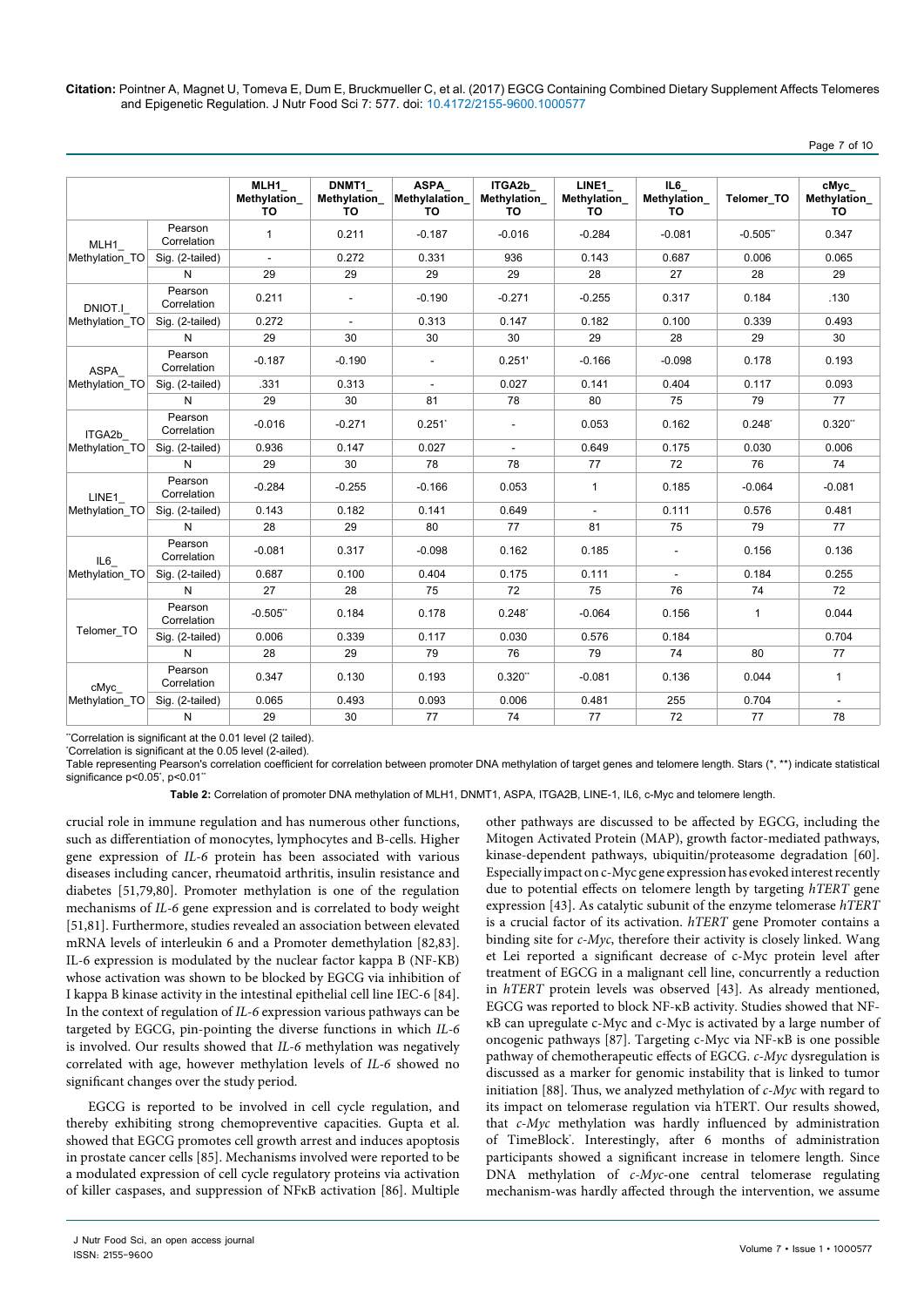that lengthening of telomeres was not induced by changes in DNA expression of telomerase gene due to altered DNA methylation. EGCG and other natural compounds have been shown to induce apoptosis in many cancer cells and also adipocytes [43,89-91]. Accelerated apoptosis of old or mutated cells can lead a to cell replacement and regeneration depending on the tissue, and thus, to a apoptosis-induced proliferation and tissue regeneration [92,93]. This could result in an increased percentage of young cells with longer telomeres. Since our method of choice for telomere measurement detects the mean telomere length in all cells extracted, this hypothesis could be one possible explanation for a telomere lengthening without addressing telomerase regulation via DNA methylation. Furthermore, oxidative stress and inflammation can induce chromosomal abnormalities and accelerated telomere attrition, and therefore antioxidant phytochemicals play an important role in preventing telomeres from excessive shortening [94]. Apart from polyphenols, positive associations with telomere length have also been reported for Vitamin C, E, D, B12, folate, magnesium, and zinc [94]; all of them are ingredients of the administered food supplement.

Certain phytochemicals such as *Astralagus membranaceus* root are reported for their telomerase activating capacities [95]. Since telomerase activation plays a significant role in cancer development such food supplements have been debated intensely and are still discussed for their potential cancer risk. Thus, we suggest, protecting telomeres without targeting telomerase activation may be a safer alternative.

#### **Conclusion**

The present study investigated effects of a combination of extracted bioactive plant compounds on specific markers that are associated with aging, oxidative stress and DNA stability. Our results confirmed the positive effect of plant-derived antioxidants on telomeres and inflammation frequency as well as an age-specific drift of these markers. Total telomeres length showed a significant increase, which we suggest to be linked with an increased cell turnover and accelerated apoptosis of senescent or mutated cells without enhancing telomerase activity. Further, methylation of mismatch repair protein gene MLH1 showed a strong negative correlation with telomere length, supporting the influence of MMR on telomere regulation.

Combination of phytochemicals can be a potential preventive and therapeutic agent, as each substance exhibits different modes of action and in combination, health promoting effects could be potentiated. Addressing the different mechanisms of aging, specific phytochemicals could be used as new therapeutic approach against age-related diseases. However, low absorption and bioavailability rates in the gastrointestinal tract as well as differing metabolic pathways are still limiting factors, explaining differences in effectiveness of *in vivo* and *in vitro* experiments. Still, many underlying mechanisms of health promoting and cancer inhibiting effects of phytochemicals are unknown and are focus of further research.

#### **Ethics Statement**

The study was approved by the Viennese Human Ethics committee (3, Thomas-Klestil-Platz 8/2) Votum: EK 14-092-VK\_NZ. From all participants involved in the study written consent was obtained.

#### **Funding**

Timeblock® was provided by BIOSYSTEME AG, Sihleggstraße 23. CH-8832 Wollerau Schweiz. The funders had no role in study design, data collection and analysis, decision to publish, or preparation of the manuscript.

#### **References**

- 1. [Nagle CM, Wilson LF, Hughes MCB, Ibiebele TI, Miura K, et al. \(2015\) Cancers](https://doi.org/10.1111/1753-6405.12449)  [in Australia in 2010 attributable to inadequate consumption of fruit, non-starchy](https://doi.org/10.1111/1753-6405.12449)  [vegetables and dietary fibre. Aust N Z J Public Health 39: 422-428.](https://doi.org/10.1111/1753-6405.12449)
- 2. [Wang PY, Fang JC, Gao ZH, Zhang C, Xie SY \(2016\) Higher intake of fruits,](https://doi.org/10.1111/jdi.12376)  [vegetables or their fiber reduces the risk of type 2 diabetes: A meta-analysis. J](https://doi.org/10.1111/jdi.12376)  [Diabetes Investig 7: 56-69.](https://doi.org/10.1111/jdi.12376)
- 3. [Yamada T, Hayasaka S, Shibata Y, Ojima T, Saegusa T, et al. \(2011\) Frequency](https://doi.org/10.2188/jea.je20100084)  [of citrus fruit intake is associated with the incidence of cardiovascular disease:](https://doi.org/10.2188/jea.je20100084)  [the Jichi Medical School cohort study. J Epidemiol 21: 169-175.](https://doi.org/10.2188/jea.je20100084)
- 4. [Orhan IE, Daglia M, Nabavi SF, Loizzo MR, Sobarzo-Sánchez E, et al. \(2015\)](https://doi.org/10.2174/0929867322666141212122352)  [Flavonoids and dementia: an update. Curr Med Chem 22: 1004-1015.](https://doi.org/10.2174/0929867322666141212122352)
- Kruk J (2014) Association between vegetable, fruit and carbohydrate intake [and breast cancer risk in relation to physical activity. Asian Pac J Cancer Prev](https://doi.org/10.7314/apjcp.2014.15.11.4429)  [15: 4429-4436.](https://doi.org/10.7314/apjcp.2014.15.11.4429)
- 6. [Szajdek A, Borowska EJ \(2008\) Bioactive compounds and health-promoting](http://dx.doi.org/10.1007/s11130-008-0097-5)  [properties of berry fruits: a review. Plant Foods Hum Nutr 63: 147-156.](http://dx.doi.org/10.1007/s11130-008-0097-5)
- 7. [Corbi G, Conti V, Davinelli S, Scapagnini G, Filippelli A, et al. \(2016\) Dietary](https://doi.org/10.3389/fphar.2016.00364)  [Phytochemicals in Neuroimmunoaging: A New Therapeutic Possibility for](https://doi.org/10.3389/fphar.2016.00364)  [Humans? Front Pharmacol 7: 364.](https://doi.org/10.3389/fphar.2016.00364)
- 8. [Corrêa RC, Peralta RM, Haminiuk CW, Maciel GM, Bracht A, et al. \(2016\) New](http://dx.doi.org/10.1080/10408398.2016.1233860)  [phytochemicals as potential human anti-aging compounds: Reality, promise,](http://dx.doi.org/10.1080/10408398.2016.1233860)  .<br>[and challenges. Crit Rev Food Sci Nutr.](http://dx.doi.org/10.1080/10408398.2016.1233860)
- 9. López-Otín C, Blasco MA, Partridge L, Serrano M, Kroemer G (2013) The hallmarks of aging. Cell 153: 1194-1217.
- 10. [Kim H, Chen J \(2007\) c-Myc interacts with TRF1/PIN2 and regulates telomere](https://doi.org/10.1016/j.bbrc.2007.08.064)  [length. Biochem Biophys Res Commun 362: 842-847.](https://doi.org/10.1016/j.bbrc.2007.08.064)
- 11. [Zhao Y, Cheng D, Wang S, Zhu J \(2014\) Dual roles of c-Myc in the regulation](https://doi.org/10.1093/nar/gku721)  [of hTERT gene. Nucleic Acids Res 42: 10385-10398.](https://doi.org/10.1093/nar/gku721)
- 12. [Mehndiratta M, Palanichamy JK, Pal A, Bhagat M, Singh A, et al. \(2011\)](http://dx.doi.org/10.1021/mp200177z)  [CpG hypermethylation of the C-myc promoter by dsRNA results in growth](http://dx.doi.org/10.1021/mp200177z)  [suppression. Mol Pharm 8: 2302-2309.](http://dx.doi.org/10.1021/mp200177z)
- 13. [Sharrard RM, Royds JA, Rogers S, Shorthouse AJ \(1992\) Patterns of](https://doi.org/10.1038/bjc.1992.142)  [methylation of the c-myc gene in human colorectal cancer progression. Br J](https://doi.org/10.1038/bjc.1992.142)  [Cancer 65: 667-672.](https://doi.org/10.1038/bjc.1992.142)
- 14. [Jobe EM, McQuate AL, Zhao X \(2012\) Crosstalk among Epigenetic Pathways](https://doi.org/10.3389/fnins.2012.00059)  [Regulates Neurogenesis. Front Neurosci 6: 59.](https://doi.org/10.3389/fnins.2012.00059)
- 15. [Du J, Johnson LM, Jacobsen SE, Patel DJ \(2015\) DNA methylation pathways](https://doi.org/10.1038/nrm4043)  [and their crosstalk with histone methylation. Nat Rev Mol Cell Biol 16: 519-532.](https://doi.org/10.1038/nrm4043)
- 16. [Daniel M, Tollefsbol TO \(2015\) Epigenetic linkage of aging, cancer and](https://doi.org/10.1242/jeb.107110)  [nutrition. J Exp Biol 218: 59-70.](https://doi.org/10.1242/jeb.107110)
- 17. [Tompkins JD, Hall C, Chen VC, Li AX, Wu X, et al. \(2012\) Epigenetic stability,](https://doi.org/10.1073/pnas.1209620109)  [adaptability, and reversibility in human embryonic stem cells. Proc Natl Acad](https://doi.org/10.1073/pnas.1209620109)  [Sci USA 109: 12544-12549.](https://doi.org/10.1073/pnas.1209620109)
- 18. [Herb BR, Wolschin F, Hansen KD, Aryee MJ, Langmead B, et al. \(2012\)](https://doi.org/10.1038/nn.3218)  [Reversible switching between epigenetic states in honeybee behavioral](https://doi.org/10.1038/nn.3218)  [subcastes. Nat Neurosci 15: 1371-1373.](https://doi.org/10.1038/nn.3218)
- 19. [Horvath S \(2013\) DNA methylation age of human tissues and cell types.](https://doi.org/10.1186/gb-2013-14-10-r115)  [Genome Biol 14: R115.](https://doi.org/10.1186/gb-2013-14-10-r115)
- 20. [Bollati V, Schwartz J, Wright R, Litonjua A, Tarantini L, et al. \(2009\) Decline in](https://doi.org/10.1016/j.mad.2008.12.003)  [genomic DNA methylation through aging in a cohort of elderly subjects. Mech](https://doi.org/10.1016/j.mad.2008.12.003)  [Ageing Dev 130: 234-239.](https://doi.org/10.1016/j.mad.2008.12.003)
- 21. [Lin Q, Weidner CI, Costa IG, Marioni RE, Ferreira MRP, et al. \(2016\) DNA](https://doi.org/10.18632/aging.100908)  [methylation levels at individual age-associated CpG sites can be indicative for](https://doi.org/10.18632/aging.100908)  [life expectancy. Aging \(Albany NY\) 8: 394-401.](https://doi.org/10.18632/aging.100908)
- 22. Jung M, Pfeifer GP (2015) Aging and DNA methylation. BMC Biol 13: 7.
- 23. [De Cecco M, Criscione SW, Peterson AL, Neretti N, Sedivy JM, et al. \(2013\)](https://doi.org/10.18632/aging.100621)  [Transposable elements become active and mobile in the genomes of aging](https://doi.org/10.18632/aging.100621)  [mammalian somatic tissues. Aging \(Albany NY\) 5: 867-883.](https://doi.org/10.18632/aging.100621)
- 24. [Yang AS, Estécio MRH, Doshi K, Kondo Y, Tajara EH, et al. \(2004\) A simple](https://doi.org/10.1093/nar/gnh032)  [method for estimating global DNA methylation using bisulfite PCR of repetitive](https://doi.org/10.1093/nar/gnh032)  [DNA elements. Nucleic Acids Res 32: e38.](https://doi.org/10.1093/nar/gnh032)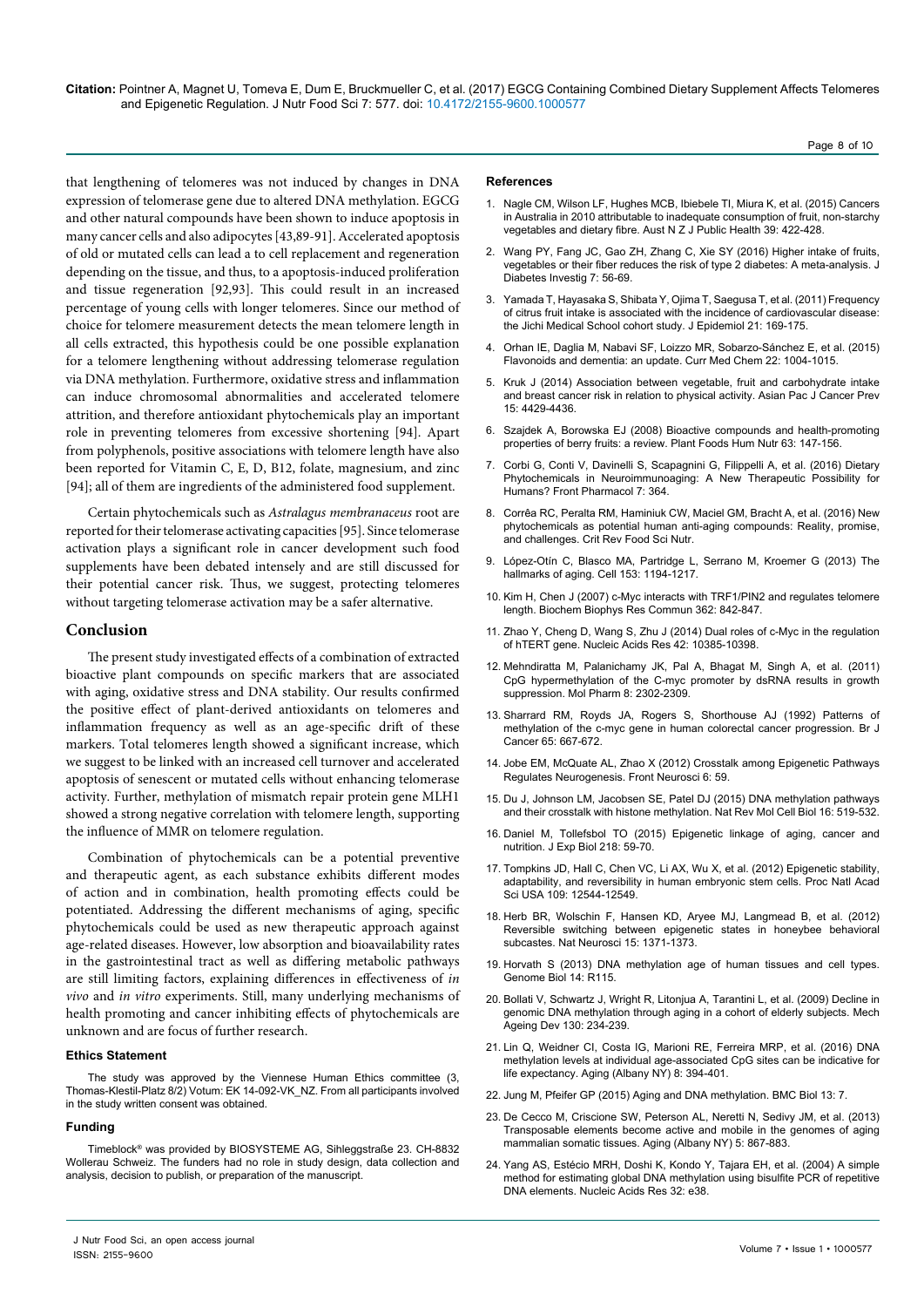Page 9 of 10

- 25. [Weidner CI, Lin Q, Koch CM, Eisele L, Beier F, et al. \(2014\) Aging of blood](https://doi.org/10.1186/gb-2014-15-2-r24) [can be tracked by DNA methylation changes at just three CpG sites. Genome](https://doi.org/10.1186/gb-2014-15-2-r24) [Biol 15: R24.](https://doi.org/10.1186/gb-2014-15-2-r24)
- 26. [Baylis D, Bartlett DB, Patel HP, Roberts HC \(2013\) Understanding how we age:](https://doi.org/10.1186/2046-2395-2-8) [insights into inflammaging. Longev Healthspan 2: 8.](https://doi.org/10.1186/2046-2395-2-8)
- 27. [Frasca D, Blomberg BB \(2016\) Inflammaging decreases adaptive and innate](https://doi.org/10.1007/s10522-015-9578-8) [immune responses in mice and humans. Biogerontology 17: 7-19.](https://doi.org/10.1007/s10522-015-9578-8)
- 28. [Danesh J, Kaptoge S, Mann AG, Sarwar N, Wood A, et al. \(2008\) Long-term](https://doi.org/10.1371/journal.pmed.0050078) [interleukin-6 levels and subsequent risk of coronary heart disease: two new](https://doi.org/10.1371/journal.pmed.0050078) [prospective studies and a systematic review. PLoS Med 5: e78.](https://doi.org/10.1371/journal.pmed.0050078)
- 29. [Jurk D, Wilson C, Passos JF, Oakley F, Correia-Melo C, et al. \(2014\) Chronic](https://doi.org/10.1038/ncomms5172) [inflammation induces telomere dysfunction and accelerates ageing in mice. Nat](https://doi.org/10.1038/ncomms5172) [Commun 2: 4172.](https://doi.org/10.1038/ncomms5172)
- 30. [Abu-Remaileh M, Bender S, Raddatz G, Ansari I, Cohen D, et al. \(2015\)](https://doi.org/10.1158/0008-5472.can-14-3295) [Chronic inflammation induces a novel epigenetic program that is conserved](https://doi.org/10.1158/0008-5472.can-14-3295) [in intestinal adenomas and in colorectal cancer. Cancer Res 75: 2120-2130.](https://doi.org/10.1158/0008-5472.can-14-3295)
- 31. [Khansari N, Shakiba Y, Mahmoudi M \(2009\) Chronic inflammation and](https://doi.org/10.2174/187221309787158371) [oxidative stress as a major cause of age-related diseases and cancer. Recent](https://doi.org/10.2174/187221309787158371) [Pat Inflamm Allergy Drug Discov 3: 73-80.](https://doi.org/10.2174/187221309787158371)
- 32. [Zhang YJ, Gan RY, Li S, Zhou Y, Li AN, et al. \(2015\) Antioxidant Phytochemicals](http://dx.doi.org/10.3390/molecules201219753) [for the Prevention and Treatment of Chronic Diseases. Molecules 20: 21138-](http://dx.doi.org/10.3390/molecules201219753) [21156.](http://dx.doi.org/10.3390/molecules201219753)
- 33. [Pandey KB, Rizvi SI \(2009\) Plant polyphenols as dietary antioxidants in human](https://doi.org/10.1016/b978-0-12-398456-2.00027-x) [health and disease. Oxid Med Cell Longev 2: 270-278.](https://doi.org/10.1016/b978-0-12-398456-2.00027-x)
- 34. [Pérez VI, Bokov A, Van Remmen H, Mele J, Ran Q, et al. \(2009\) Is the oxidative](http://dx.doi.org/10.1016/j.bbagen.2009.06.003) [stress theory of aging dead? Biochim Biophys Acta 1790: 1005-1014.](http://dx.doi.org/10.1016/j.bbagen.2009.06.003)
- 35. [Farris P, Krutmann J, Li YH, McDaniel D, Krol Y \(2013\) Resveratrol: a unique](http://jddonline.com/articles/dermatology/S1545961613P1389X/1) [antioxidant offering a multi-mechanistic approach for treating aging skin. J](http://jddonline.com/articles/dermatology/S1545961613P1389X/1) [Drugs Dermatol 12: 1389-1394.](http://jddonline.com/articles/dermatology/S1545961613P1389X/1)
- 36. [Fusco D, Colloca G, Lo Monaco MR, Cesari M \(2007\) Effects of antioxidant](http://dx.doi.org/10.1155/2014/404680) [supplementation on the aging process. Clin Interv Aging 2: 377-387.](http://dx.doi.org/10.1155/2014/404680)
- 37. [Meng Q, Velalar CN, Ruan R \(2008\) Regulating the age-related oxidative](https://doi.org/10.1089/rej.2007.0645) [damage, mitochondrial integrity, and antioxidative enzyme activity in Fischer](https://doi.org/10.1089/rej.2007.0645) [344 rats by supplementation of the antioxidant epigallocatechin-3-gallate.](https://doi.org/10.1089/rej.2007.0645) [Rejuvenation Res 11: 649-660.](https://doi.org/10.1089/rej.2007.0645)
- 38. [Yang Y, Qin YJ, Yip YW, Chan KP, Chu KO](https://doi.org/10.1038/srep29546), et al. (2016) Green tea catechins [are potent anti-oxidants that ameliorate sodium iodate-induced retinal](https://doi.org/10.1038/srep29546) [degeneration in rats. Sci Rep 6: 29546.](https://doi.org/10.1038/srep29546)
- 39. Chung SS, Vadgama JV (2015) Curcumin and epigallocatechin gallate inhibit the cancer stem cell phenotype via down-regulation of STAT3-NFB signaling. Anticancer Res 35: 39-46.
- 40. [Rajendran P, Ho E, Williams DE, Dashwood RH \(2011\) Dietary phytochemicals,](https://doi.org/10.1186/1868-7083-3-4) [HDAC inhibition, and DNA damage/repair defects in cancer cells. Clin](https://doi.org/10.1186/1868-7083-3-4) [Epigenetics 3: 4.](https://doi.org/10.1186/1868-7083-3-4)
- 41. [Choi KC, Myung GJ, Lee YH, Joo CY, Seung HK, et al. \(2009\) Epigallocatechin-](https://doi.org/10.1158/0008-5472.can-08-2442)[3-gallate, a histone acetyltransferase inhibitor, inhibits EBV-induced B](https://doi.org/10.1158/0008-5472.can-08-2442) [lymphocyte transformation via suppression of RelA acetylation. Cancer Res](https://doi.org/10.1158/0008-5472.can-08-2442) [69: 583-592.](https://doi.org/10.1158/0008-5472.can-08-2442)
- 42. Fang MZ, Wang Y, Ai N, Hou Z, Sun Y, et al. (2003) Tea Polyphenol (-)-Epigallocatechin-3-Gallate Inhibits DNA Methyltransferase and Reactivates Methylation-Silenced Genes in Cancer Cell Lines. Cancer Res 63: 7563-7570.
- 43. Wang M, Lei YX (2015) Effects of tea polyphenols on proliferation and apoptosis of cadmium-transformed cells. Int J Clin Exp Med 8: 3054-3062.
- 44. [Li W, Guo Y, Zhang C, Wu R, Yang AY, et al. \(2016\) Dietary Phytochemicals and](http://dx.doi.org/10.1021/acs.chemrestox.6b00413) [Cancer Chemoprevention: A Perspective on Oxidative Stress, Inflammation,](http://dx.doi.org/10.1021/acs.chemrestox.6b00413) [and Epigenetics. Chem Res Toxicol 29: 2071-2095.](http://dx.doi.org/10.1021/acs.chemrestox.6b00413)
- 45. [Queen BL, Tollefsbol TO \(2010\) Polyphenols and aging. Curr Aging Sci 3: 34-42.](https://doi.org/10.2174/1874612811003010034)
- 46. [Kim KC, Friso S, Choi SW \(2009\) DNA methylation, an epigenetic mechanism](https://doi.org/10.1016/j.jnutbio.2009.06.008) [connecting folate to healthy embryonic development and aging. J Nutr Biochem](https://doi.org/10.1016/j.jnutbio.2009.06.008) [20: 917-926.](https://doi.org/10.1016/j.jnutbio.2009.06.008)
- 47. [Santos JC, Bastos AU, Cerutti JM, Ribeiro ML \(2013\) Correlation of MLH1](https://doi.org/10.1186/1471-2407-13-79) [and MGMT expression and promoter methylation with genomic instability in](https://doi.org/10.1186/1471-2407-13-79) [patients with thyroid carcinoma. BMC Cancer 13: 79.](https://doi.org/10.1186/1471-2407-13-79)
- 48. [Ding N, Bonham EM, Hannon BE, Amick TR, Baylin SB, et al. \(2015\) Mismatch](https://doi.org/10.1093/jmcb/mjv050)  [repair proteins recruit DNA methyltransferase 1 to sites of oxidative DNA](https://doi.org/10.1093/jmcb/mjv050)  [damage. J Mol Cell Biol 8: 244-254.](https://doi.org/10.1093/jmcb/mjv050)
- 49. [O'Callaghan NJ, Fenech M \(2011\) A quantitative PCR method for measuring](https://doi.org/10.2144/000112761)  [absolute telomere length. Biol Proced Online 13: 3.](https://doi.org/10.2144/000112761)
- 50. [Calvanese V, Lara E, Kahn A, Fraga MF \(2009\) The role of epigenetics in aging](http://dx.doi.org/10.1016/j.arr.2009.03.004)  [and age-related diseases. Ageing Res Rev 8: 268-276.](http://dx.doi.org/10.1016/j.arr.2009.03.004)
- 51. [Nile CJ, Read RC, Akil M, Duff GW, Wilson AG \(2008\) Methylation status of a](http://dx.doi.org/10.1002/art.23758)  [single CpG site in the IL6 promoter is related to IL6 messenger RNA levels and](http://dx.doi.org/10.1002/art.23758)  [rheumatoid arthritis. Arthritis Rheum 58: 2686-2693.](http://dx.doi.org/10.1002/art.23758)
- 52. [Wilson AG \(2008\) Epigenetic regulation of gene expression in the inflammatory](http://dx.doi.org/10.1902/jop.2008.080172)  [response and relevance to common diseases. J Periodontol 79: 1514-1519.](http://dx.doi.org/10.1902/jop.2008.080172)
- 53. [Steenaard RV, Ligthart S, Stolk L, Peters MJ, van Meurs JB, et al. \(2015\)](https://doi.org/10.1186/s13148-015-0088-y)  [Tobacco smoking is associated with methylation of genes related to coronary](https://doi.org/10.1186/s13148-015-0088-y)  [artery disease. Clin Epigenetics 7: 54.](https://doi.org/10.1186/s13148-015-0088-y)
- 54. [Leung CW, Laraia BA, Needham BL, Rehkopf DH, Adler NE, et al. \(2014\) Soda](https://doi.org/10.2105/ajph.2014.302151)  [and cell aging: Associations between sugar-sweetened beverage consumption](https://doi.org/10.2105/ajph.2014.302151)  [and leukocyte telomere length in healthy adults from the national health and](https://doi.org/10.2105/ajph.2014.302151)  [nutrition examination surveys. Am J Public Health 104: 2425-2431.](https://doi.org/10.2105/ajph.2014.302151)
- 55. [De Meyer T, Rietzschel ER, De Buyzere ML, Van Criekinge W, Bekaert S](http://dx.doi.org/10.1016/j.arr.2010.11.001)  [\(2011\) Telomere length and cardiovascular aging: the means to the ends?](http://dx.doi.org/10.1016/j.arr.2010.11.001)  [Ageing Res Rev 10: 297-303.](http://dx.doi.org/10.1016/j.arr.2010.11.001)
- 56. [Zee RYL, Castonguay AJ, Barton NS, Germer S, Martin M \(2010\) Mean](https://doi.org/10.1016/j.trsl.2009.09.012)  [leukocyte telomere length shortening and type 2 diabetes mellitus: a case](https://doi.org/10.1016/j.trsl.2009.09.012)[control study. Transl Res 155: 166-169.](https://doi.org/10.1016/j.trsl.2009.09.012)
- 57. [Ma H, Zhou Z, Wei S, Liu Z, Pooley KA, et al. \(2011\) Shortened telomere](https://doi.org/10.1371/journal.pone.0020466)  [length is associated with increased risk of cancer: a meta-analysis. PLoS One](https://doi.org/10.1371/journal.pone.0020466)  [6: e20466.](https://doi.org/10.1371/journal.pone.0020466)
- 58. [Zhu X, Han W, Xue W, Zou Y, Xie C, et al. \(2016\) The association between](https://doi.org/10.1038/srep22243)  [telomere length and cancer risk in population studies. Sci Rep 6: 22243.](https://doi.org/10.1038/srep22243)
- 59. [Singh BN, Shankar S, Srivastava RK \(2011\) Green tea catechin,](https://doi.org/10.1016/j.bcp.2011.07.093)  [epigallocatechin-3-gallate \(EGCG\): Mechanisms, perspectives and clinical](https://doi.org/10.1016/j.bcp.2011.07.093)  [applications. Biochem Pharmacol 82: 1807-1821.](https://doi.org/10.1016/j.bcp.2011.07.093)
- 60. [Khan N, Afaq F, Saleem M, Ahmad N, Mukhtar H \(2006\) Targeting multiple](http://dx.doi.org/10.1158/0008-5472.CAN-05-3636)  signaling pathways by green tea polyphenol (-)-epigallocatechin-3-gallate. [Cancer Res 66: 2500-2505.](http://dx.doi.org/10.1158/0008-5472.CAN-05-3636)
- 61. [Huidobro C, Fernandez AF, Fraga MF \(2013\) Aging epigenetics: causes and](http://dx.doi.org/10.1016/j.mam.2012.06.006)  [consequences. Mol Aspects Med 34: 765-781.](http://dx.doi.org/10.1016/j.mam.2012.06.006)
- 62. [Zhang N \(2015\) Epigenetic modulation of DNA methylation by nutrition and its](https://doi.org/10.1016/j.aninu.2015.09.002)  [mechanisms in animals. Anim Nutr 1: 144-151.](https://doi.org/10.1016/j.aninu.2015.09.002)
- 63. [Lander ES, Linton LM, Birren B, Nusbaum C, Zody MC, et al. \(2001\) Initial](http://dx.doi.org/10.1038/35057062)  [sequencing and analysis of the human genome. Nature 409: 860-921.](http://dx.doi.org/10.1038/35057062)
- 64. [Nelson HH, Marsit CJ, Kelsey KT \(2011\) Global methylation in exposure biology](https://doi.org/10.1289/ehp.1103423)  [and translational medical Science. Environ Health Perspect 119: 1528-1533.](https://doi.org/10.1289/ehp.1103423)
- 65. [Weisenberger DJ, Campan M, Long TI, Kim M, Woods C, et al. \(2005\) Analysis](https://doi.org/10.1093/nar/gki987)  [of repetitive element DNA methylation by MethyLight. Nucleic Acids Res 33:](https://doi.org/10.1093/nar/gki987)  [6823-6836.](https://doi.org/10.1093/nar/gki987)
- 66. [Delgado-Cruzata L, Vin-Raviv N, Tehranifar P, Flom J, Reynolds D, et al.](https://doi.org/10.4161/15592294.2014.983364)  [\(2014\) Correlations in global DNA methylation measures in peripheral blood](https://doi.org/10.4161/15592294.2014.983364)  [mononuclear cells and granulocytes. Epigenetics 9: 1504-1510.](https://doi.org/10.4161/15592294.2014.983364)
- 67. [Zhu ZZ, Hou L, Bollati V, Tarantini L, Marinelli B, et al. \(2012\) Predictors of](https://doi.org/10.1093/ije/dyq154)  [global methylation levels in blood DNA of healthy subjects: a combined](https://doi.org/10.1093/ije/dyq154)  [analysis. Int J Epidemiol 41: 126-139.](https://doi.org/10.1093/ije/dyq154)
- 68. [Rodriguez J, Frigola J, Vendrell E, Risques RA, Fraga MF, et al. \(2006\)](https://doi.org/10.1158/0008-5472.can-06-0293)  [Chromosomal instability correlates with genome-wide DNA demethylation in](https://doi.org/10.1158/0008-5472.can-06-0293)  [human primary colorectal cancers. Cancer Res 66: 8462-9468.](https://doi.org/10.1158/0008-5472.can-06-0293)
- 69. [Suzuki K, Suzuki I, Leodolter A, Alonso S, Horiuchi S, et al. \(2006\) Global](https://doi.org/10.1016/j.ccr.2006.02.016)  [DNA demethylation in gastrointestinal cancer is age dependent and precedes](https://doi.org/10.1016/j.ccr.2006.02.016)  [genomic damage. Cancer Cell 9: 199-207.](https://doi.org/10.1016/j.ccr.2006.02.016)
- 70. [Karami S, Andreotti G, Liao LM, Pfeiffer RM, Weinstein SJ, et al. \(2015\)](https://doi.org/10.1080/15592294.2015.1006505)  [LINE1 methylation levels in pre-diagnostic leukocyte DNA and future renal cell](https://doi.org/10.1080/15592294.2015.1006505)  [carcinoma risk. Epigenetics 10: 282-292.](https://doi.org/10.1080/15592294.2015.1006505)